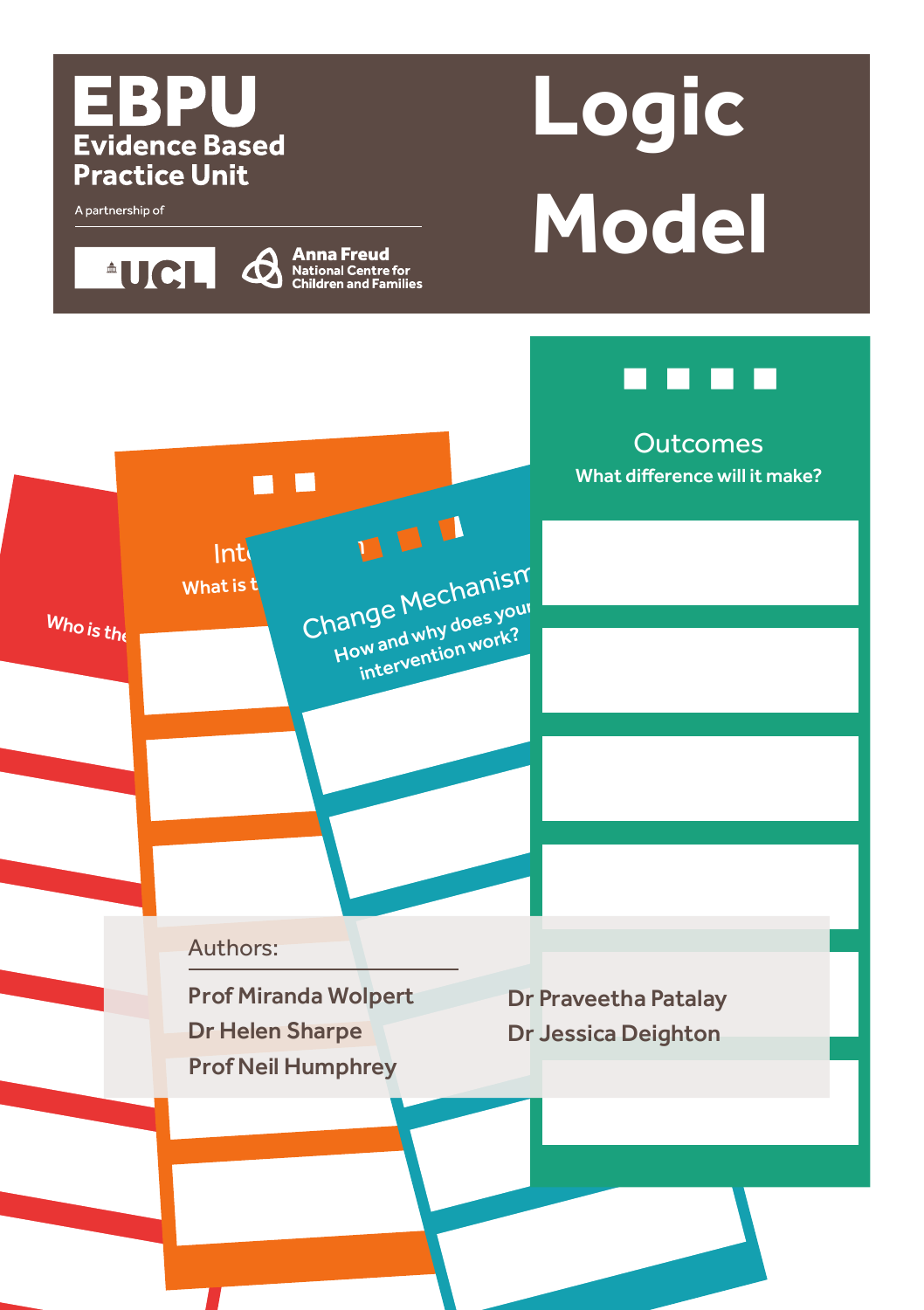### **EBPU LOGIC MODEL**

Prof Miranda Wolpert, Dr Helen Sharpe, Prof Neil Humphrey, Dr Praveetha Patalay and Dr Jessica Deighton

#### How to reference this document:

Wolpert M., Sharpe H., Humphrey N., Patalay P. & Deighton, J. (2016) *EBPU Logic Model.* London: CAMHS Press



# **Aim of this booklet**

Gaining conceptual clarity on the logic underpinning complex interventions is a key priority in child mental health and beyond.<sup>1</sup>

A number of approaches for producing logic models for complex interventions have been developed.2 We developed the EBPU Logic Model to be as simple and accessible as possible.

This one-page template for a logic model was first developed by Dr Helen Sharpe when she was working at the Evidence Based Practice Unit and has since been used in a wide variety of projects.

We find that the EBPU Logic Model helps people to clarify their thinking and enables them to debate appropriate evaluation strategies more clearly.

We have also found that even in this simplified form it still takes some time to understand how to use it and to include the right level of information in each column. We have produced this booklet to guide others through the process.

This booklet comprises the following sections:

- A blank template for the EBPU Logic Model
- A step-by-step guide on how to complete a logic model
- A worked example.

It should be possible to apply the model to any intervention.

We are interested to hear from you if you use this template. Please let us know how you find it: ebpu@annafreud.org

> *Miranda Wolpert, Helen Sharpe, Neil Humphrey, Praveetha Patalay and Jessica Deighton* (February 2016)

<sup>1</sup> Senn, B., Kirsch, M., Sanz, C. C., Karlou, C., Tulus, K., De Leeuw, J., & Ringner, A. (2013). Developing and evaluating complex interventions: the new Medical Research Council guidance. *Studies,5*9, 587–592.

<sup>2</sup> De Silva, M. J., Breuer, E., Lee, L., Asher, L., Chowdhary, N., Lund, C., & Patel, V. (2014). Theory of Change: a theory-driven approach to enhance the Medical Research Council's framework for complex interventions. *Trials*, 15(1), 267.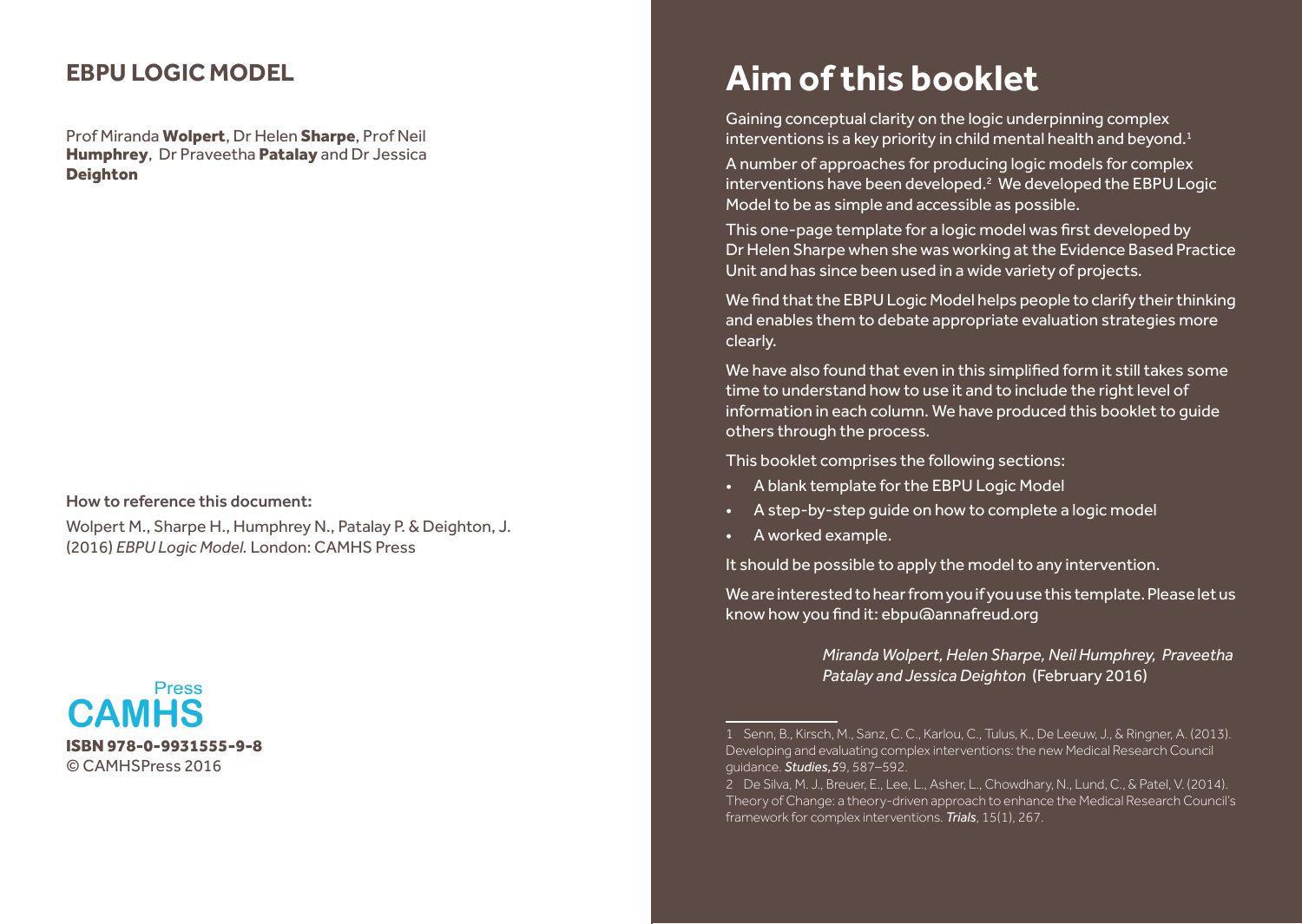# **Logic Model**

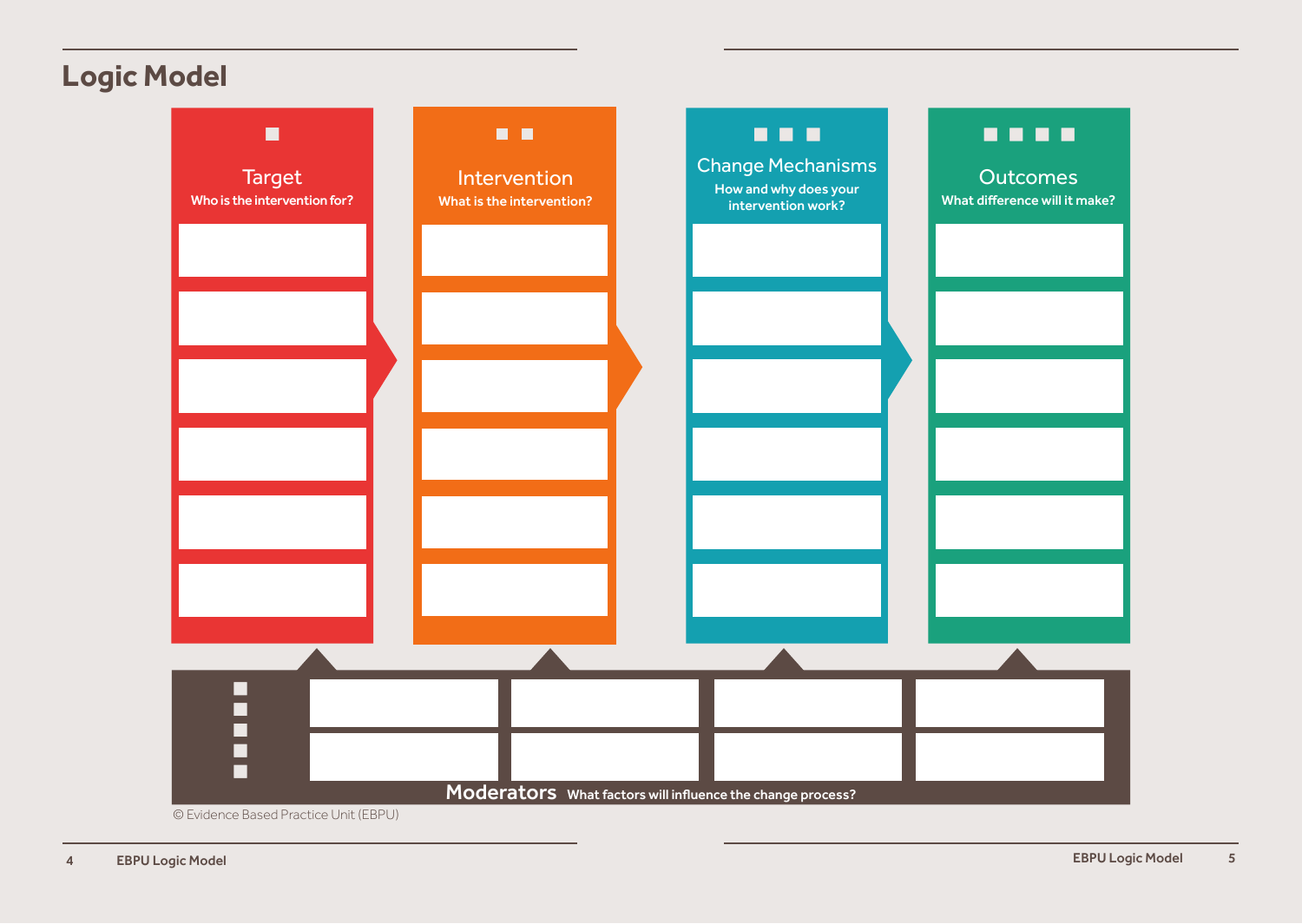# **Completing a logic model**

We suggest you complete the model in the following order (NOT simply left to right)



### **1. Target population**

Who is the intervention for? Who will receive the intervention?

Think about who the intervention is aimed at. This may be one group of people or several different groups (e.g. parents and children). Put in as much detail as possible about each group (e.g. age, professional characteristics, any other key attributes).



### **2. Intervention**

### What exactly is the nature of the intervention(s)?

Ensure that all aspects of the intervention are listed and include as much information as you can about what each component entails.

To do this, you may find it helpful to supplement the logic model with a  $TIDieR<sup>3</sup>$  framework for each intervention. This helps you to record the name of the intervention, why it is being used, what materials are involved, what procedures are involved, who provides it, who receives it (covered in the logic model by the target population column), how it is provided, where it is provided, when it is provided and how much of it is provided, and any tailoring undertaken for the particular context.

3 Hoffmann, T.C. Glasziou, P. P. Boutron I., Milne, R., Perera, R., Moher, D., ... & Lamb, S. E. (2014). Better reporting of interventions: template for intervention description and replication (TIDieR) checklist and guide. BMJ, 348, g1687.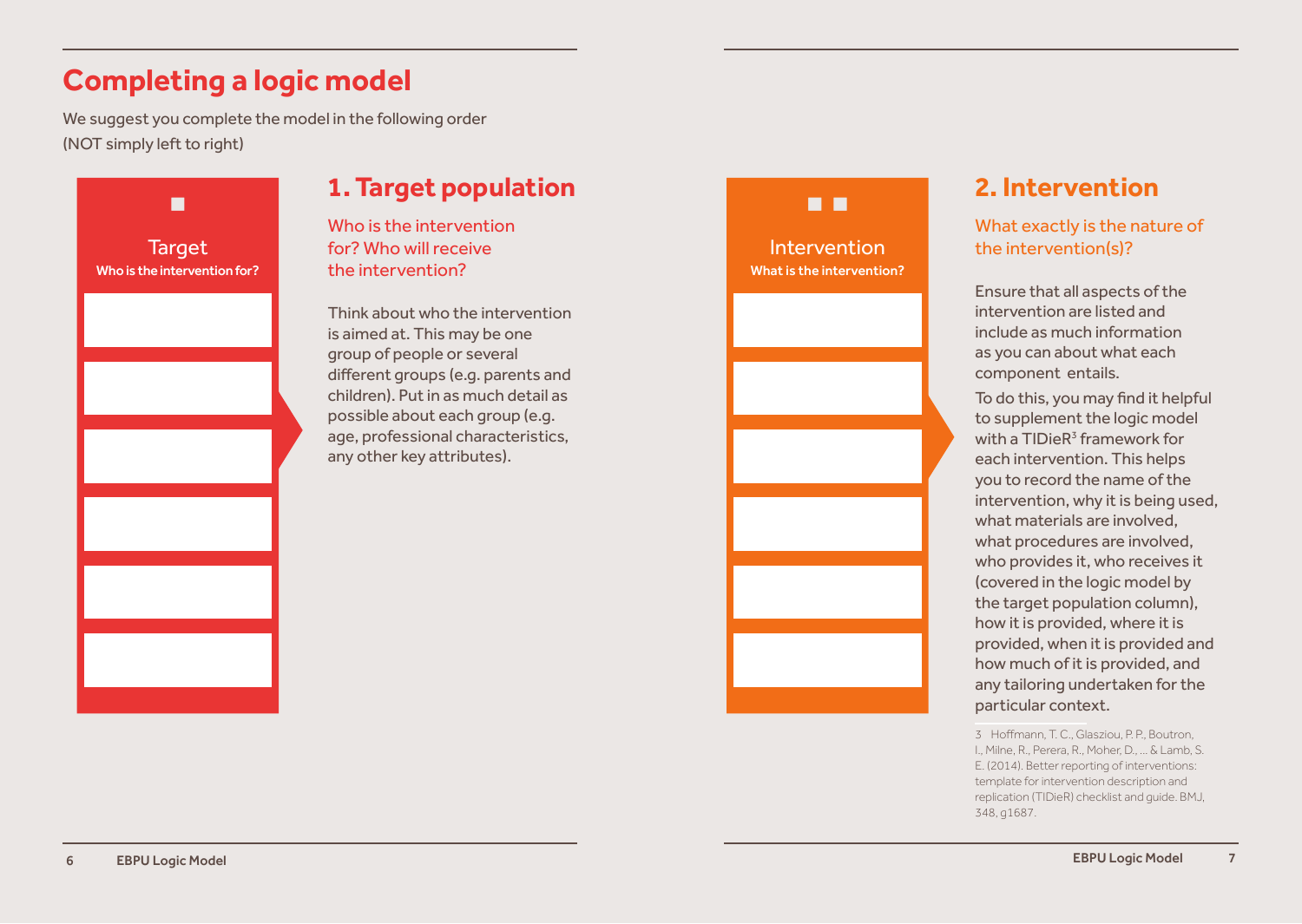### . . . .

**Outcomes** What difference will it make?

### **3. Outcomes**

What do you hope will happen as result of the intervention?

The outcomes are what you hope to achieve as a result of the intervention; what impact you want to have. Make sure that your outcomes are exactly worded and agreed by all relevant stakeholders.

When designing an evaluation, it is important that you consider how quickly you would expect to see a change for a particular outcome (e.g. within a week, a month, six months). You might want to star or code outcomes as short term or long term, using whatever definition of short and long is relevant in your context.

. . . Change Mechanisms How and why does your intervention work?

### **4. Mechanisms**

How will the intervention lead to the outcomes that you expect?

The mechanisms are the things that link the intervention to the outcomes. Think about why it is that you think the intervention works. It is good practice to consider the academic literature when determining likely mechanisms. Your intervention may also be based on a theoretical model that can help to inform potential mechanisms.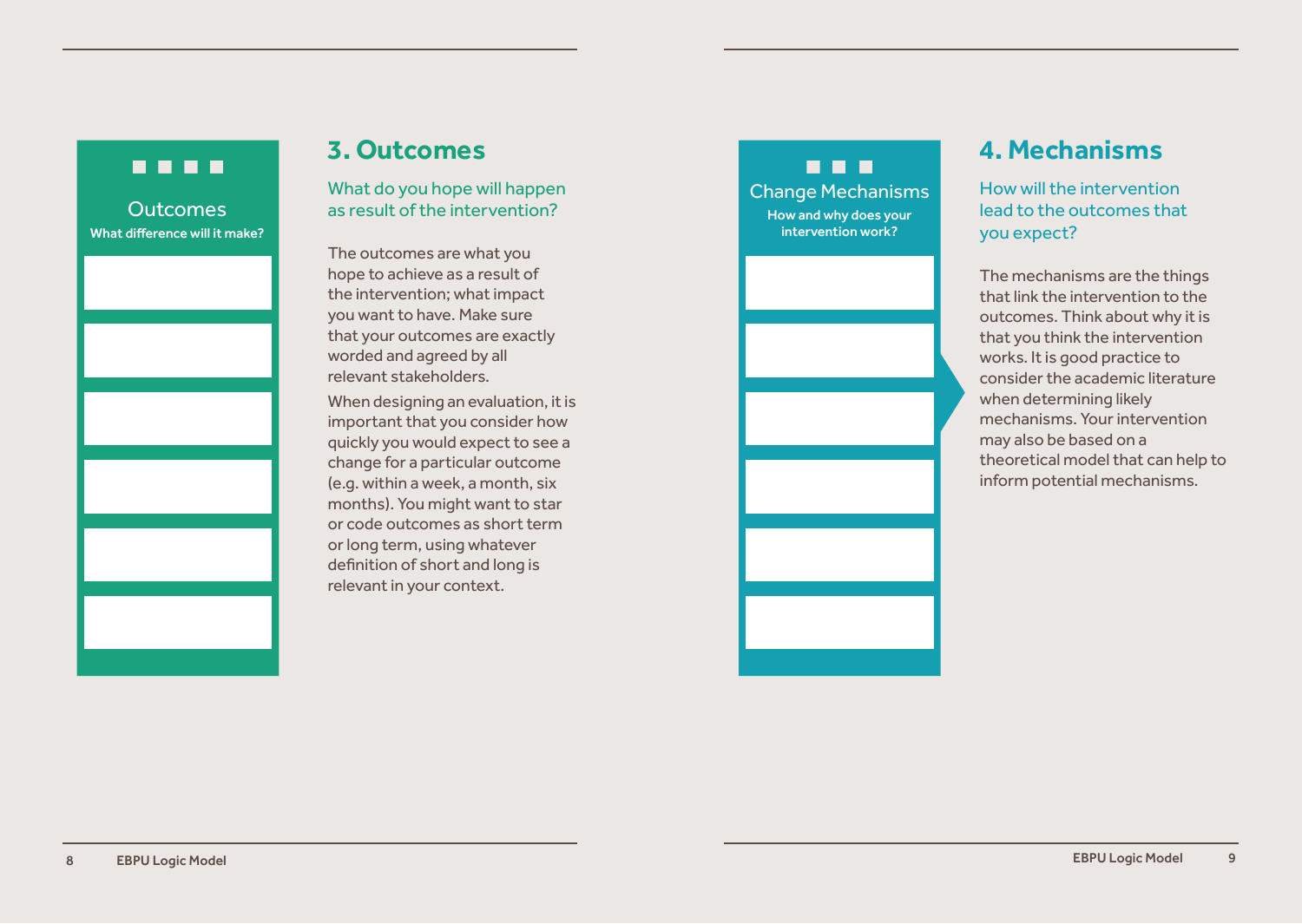

### **5. Moderating factors**

### What factors will influence whether the intervention leads to the outcomes you hope for?

Consider what factors might support or derail the intervention. You might think that the intervention will work well in particular settings or might be less effective with particular groups of individuals.

### **6. Coherence check**

### Does everything connect together?

Consider if there is a mechanism or outcome reflecting each element of the intervention? If there is more than one target group (e.g. parents and children), is this reflected in the outcomes?

### **7. Choosing measures**

What measures might be used to measure elements in each of 1–5 above?

Once you have a logic model, you can start to build a strategy for evaluating the intervention. This means measuring as many components of this model as you can. For a smaller evaluation you should focus on the outcomes. For each outcome consider how you will measure it. Remember that you may be able to use information that is already being collected (e.g. school attendance data). If not, you may need to consider introducing a new way of measuring it (e.g. a questionnaire).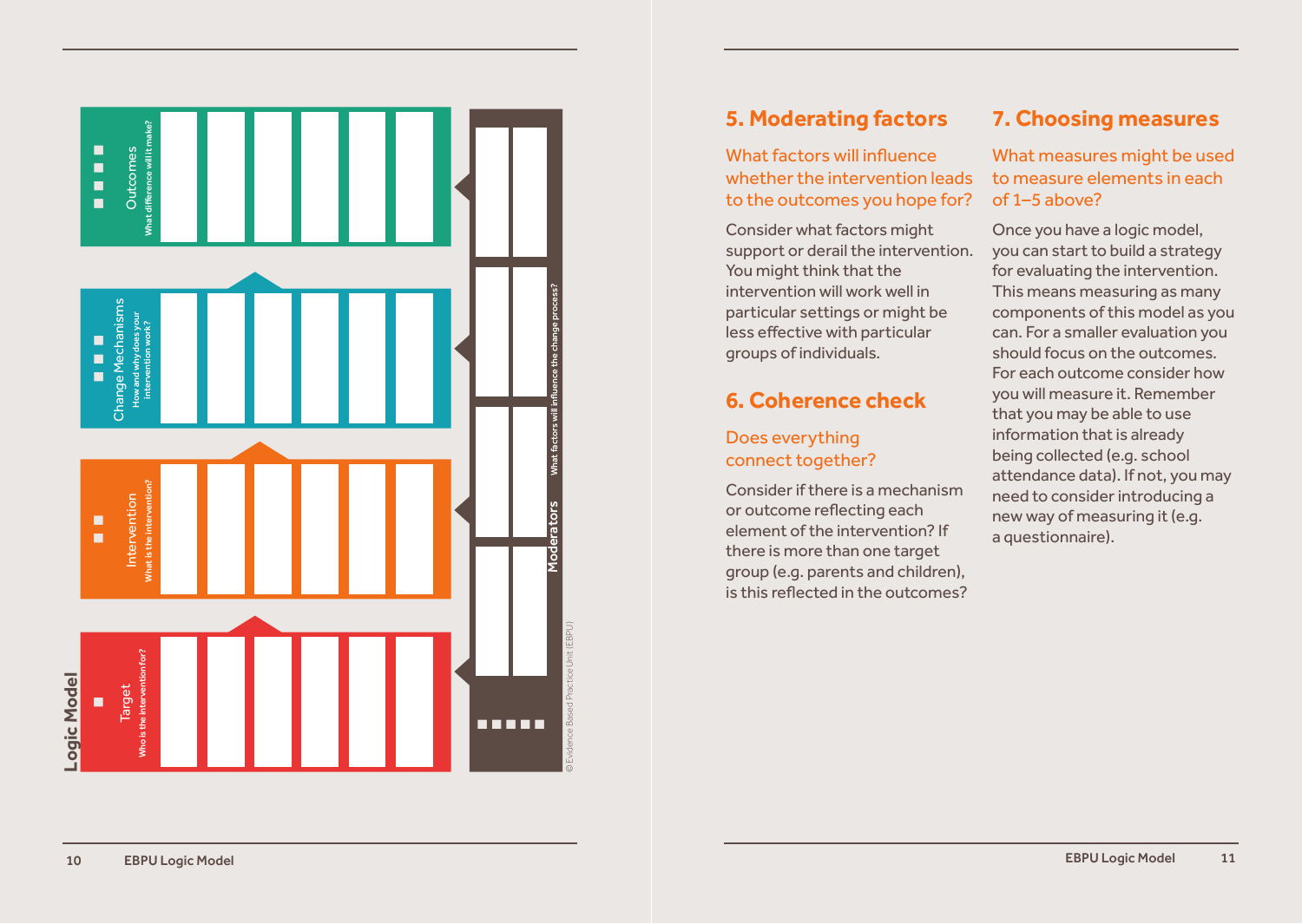## A training initiative for schools and mental health professionals

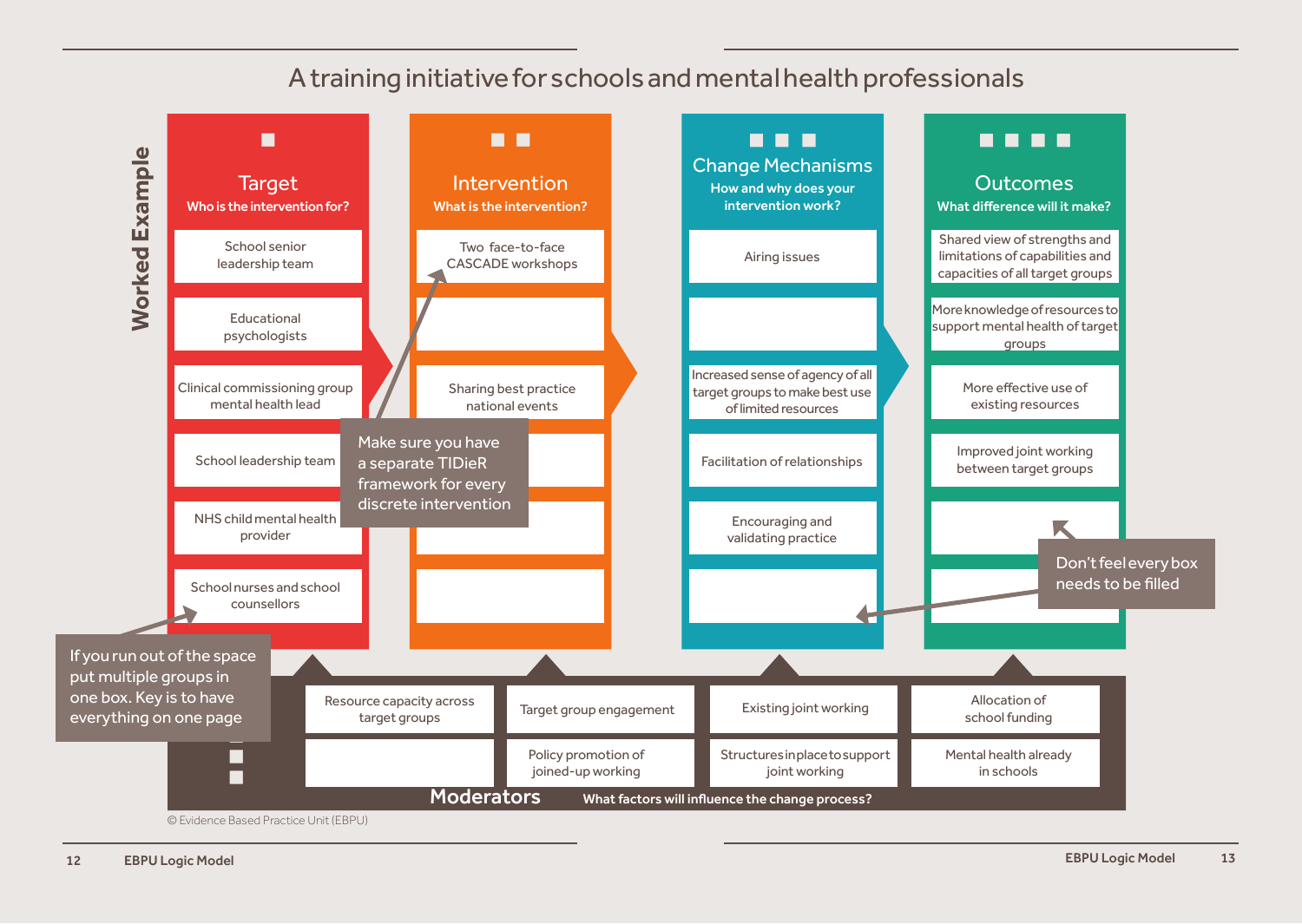# Worked Example

#### A training initiative for schools and mental health professionals

The EBPU and colleagues are currently delivering CASCADE training for schools and mental health providers, which has been commissioned by the Department of Education.

#### **1. Target population**

The training is for mental health professionals and for school staff.

#### **2. Intervention**

Here we list the key components of workshops, online resources and events. We have also separately described the components in detail using the TIDieR approach.

#### **3. Outcomes**

These are worded in collaboration with the commissioners of the training. We focused on outcomes that were achievable within the time frame of the project.

#### **4. Mechanisms**

These draw on academic literature and stakeholder views about why and how we think the intervention will lead to the outcomes.

#### **5. Moderating factors**

These are shared with funders and those undertaking the intervention to ensure that these are considered as part of the evaluation of outcomes.

#### **6. Coherence check**

We checked that the mechanisms and outcomes reflected each of the target populations and each of the components of the intervention.

#### **7. Choosing measures**

We agreed to use questionnaires and interviews that specifically addressed the four key outcomes and (where possible) the mechanisms.